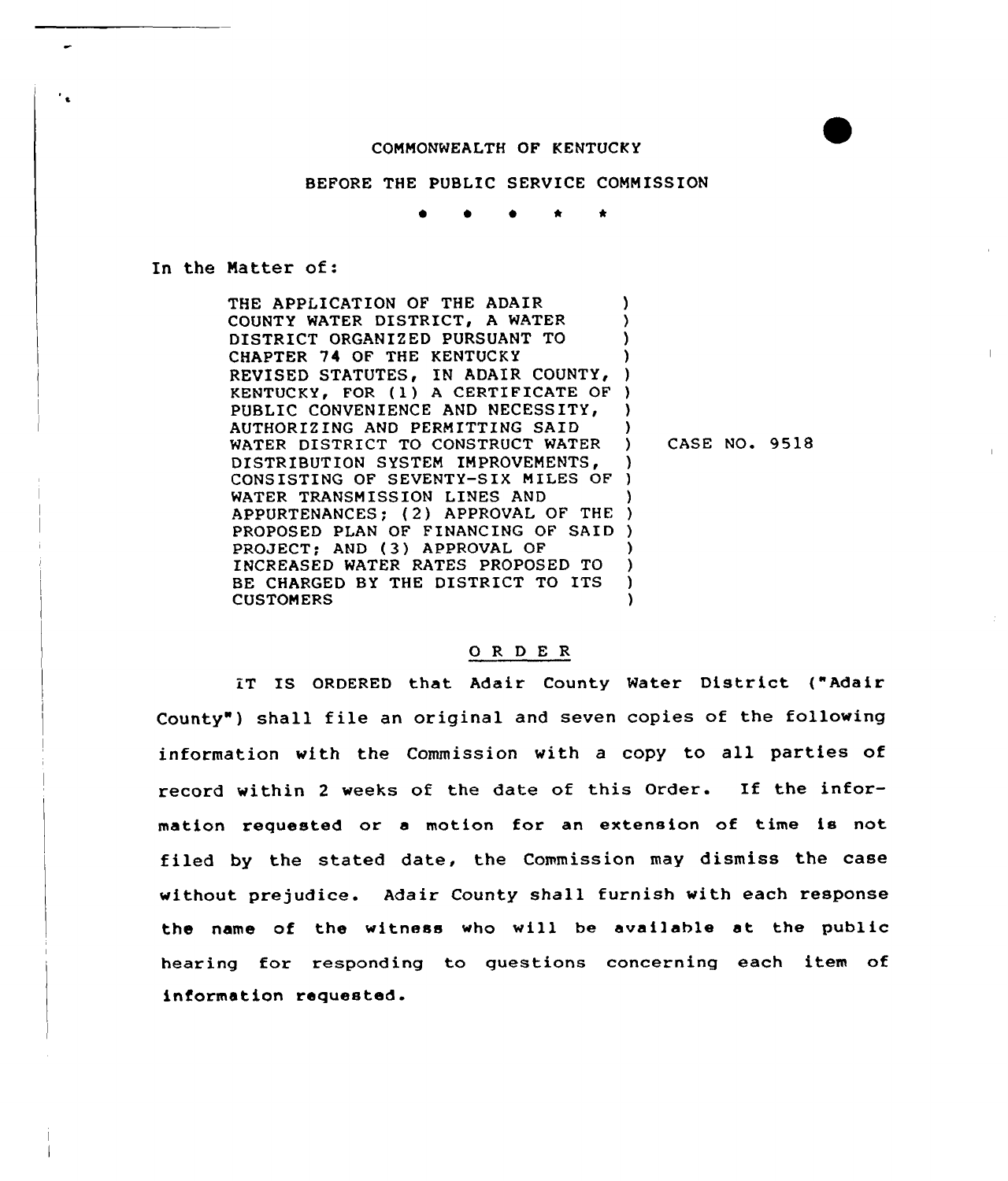1. Provide hydraulic analyses, supported by computations and actual field measurements, of typical operational sequences of the existing water distribution system. These hydraulic analyses should demonstrate the operation of all pump stations and the "empty-fill" cycles of all water storage tanks. Computations are to be documented by a labeled schematic map of the system that shows pipeline sizes, lengths, connections, pumps, water storage tanks, wells, and sea level elevations of key points, as well as allocations of actual customer demands. Flows used in the analyses shall be identified as to whether they are based on average instantaneous flows, peak instantaneous flows, or any combination or variation thereof. The flows used in the analysis shall be documented by actual field measurements and customer use records. Justify fully any assumptions used in the analyses.

2. Provide a summary of any operational deficiencies of the existing water system that are indicated by the hydraulic analyses or that are known from experience.

3. Provide hydraulic analyses, supported by computations and field measurements, demonstrating the appropriateness of the engineering design of the proposed construction of additions and extensions. Justify fully any assumptions used in the analyses.

Provide a pressure recording chart showing the actual  $4.$ 24-hour continuously measured pressure available on the City of Campbellsville's existing water line near the proposed connection

 $-2-$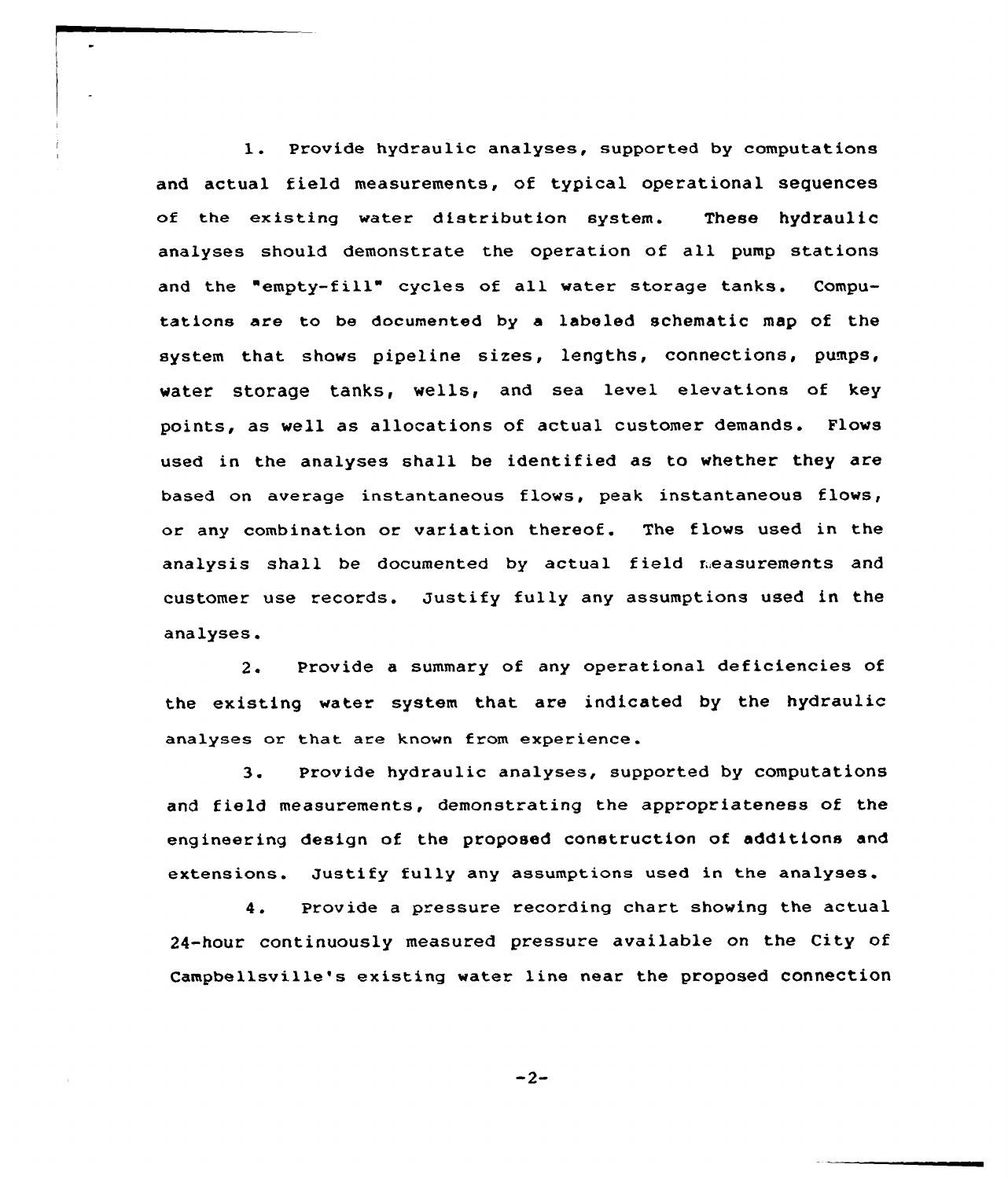point of the water lines to serve the Highway 76 area in northern Adair County. Identify the 24-hour pericd recorded, the exact location of the pressure recorder and the sea level elevation of the recorder.

5. Provide <sup>a</sup> pressure recording chart showing the actual 24-hour continuously measured pressure available on Adair County's existing water line on Highway 80 in the vicinity of the proposed Wheets extension. Identify the 24-hour period recorded, the exact location of the pressure recorder and the sea level elevation of the recorder.

6. Provide <sup>a</sup> pressure recording chart showing the actual 24-hour continuously measured pressure available on Adair County's existing water line in the vicinity of the proposed Purdy-Neatsville Road extension. Identify the 24-hour period recorded, the exact location of the pressure recorder and the sea level elevation of the recorder.

7. Provide pressure recording charts showing the actual 24-hour continuously measured pressure available on Adair County's water lines at all existing connection points to the City of Columbia's water system. Identify the 24-hour periods recorded, the exact locations of the pressure recorders and the sea level elevations of the recorders.

8. provide <sup>a</sup> pressure recording chart showing the actual 24-hour continuously measured pressure available on Adair County's water line in the vicinity of the connection point

 $-3-$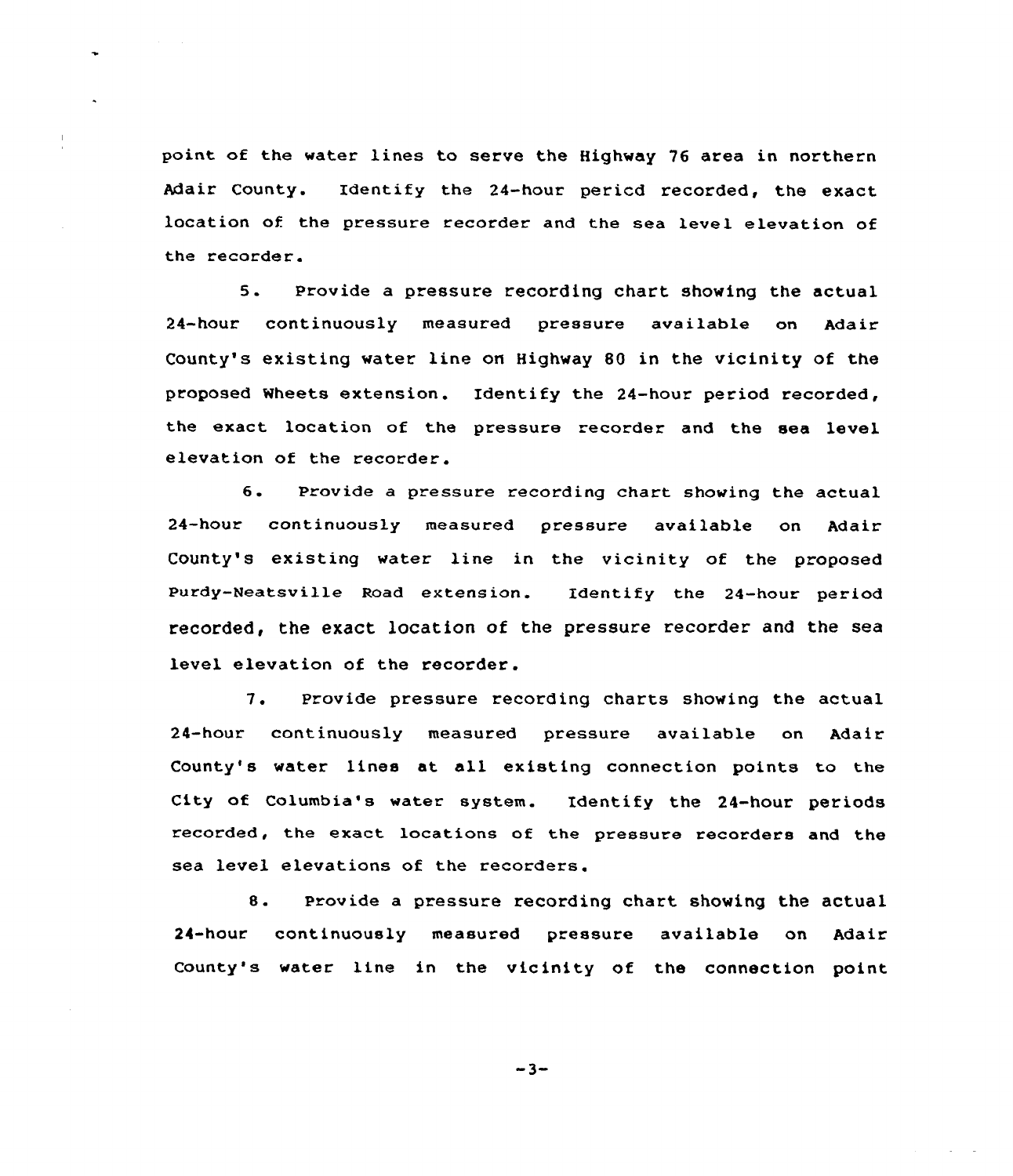proposed Highway 704 extension. Identify the 24-hour period recorded, the exact location of the pressure recorder and the sea level elevation of the recorder.

9. Provide <sup>a</sup> pressure recording chart showing the actual 24-hour continuously measured pressure available on Adair County's water line on Highway 55 in the vicinity of the proposed Highway 768 line extension. Identify the 24-hour period recorded, the exact location of the pressure recorder and the sea level elevat ion of the recorder.

10. Provide a pressure recording chart showing the actual 24-hour continuously measured pressure available on Adair County's water line on Highway 206 in the vicinity of the proposed Taylor Ford Road and Beulah Chapel Road extensions. Identify the 24-hour period recorded, the exact location of the pressure recorder and the sea level elevation of the recorder.

ll. Provide <sup>a</sup> pressure recording chart showing the actual 24-hour continuously measured pressure available on Adair County's water line on Highway 61 in the vicinity of the proposed Toria Road extension. Identify the 24-hour period recorded, the exact location of the pressure recorder and the sea level elevation of the recorder.

12. Provide a pressure recording chart showing the actual 24-hour continuously measured pressure available on Adair County's water line on Highway 55 in the vicinity of the proposed

 $-4-$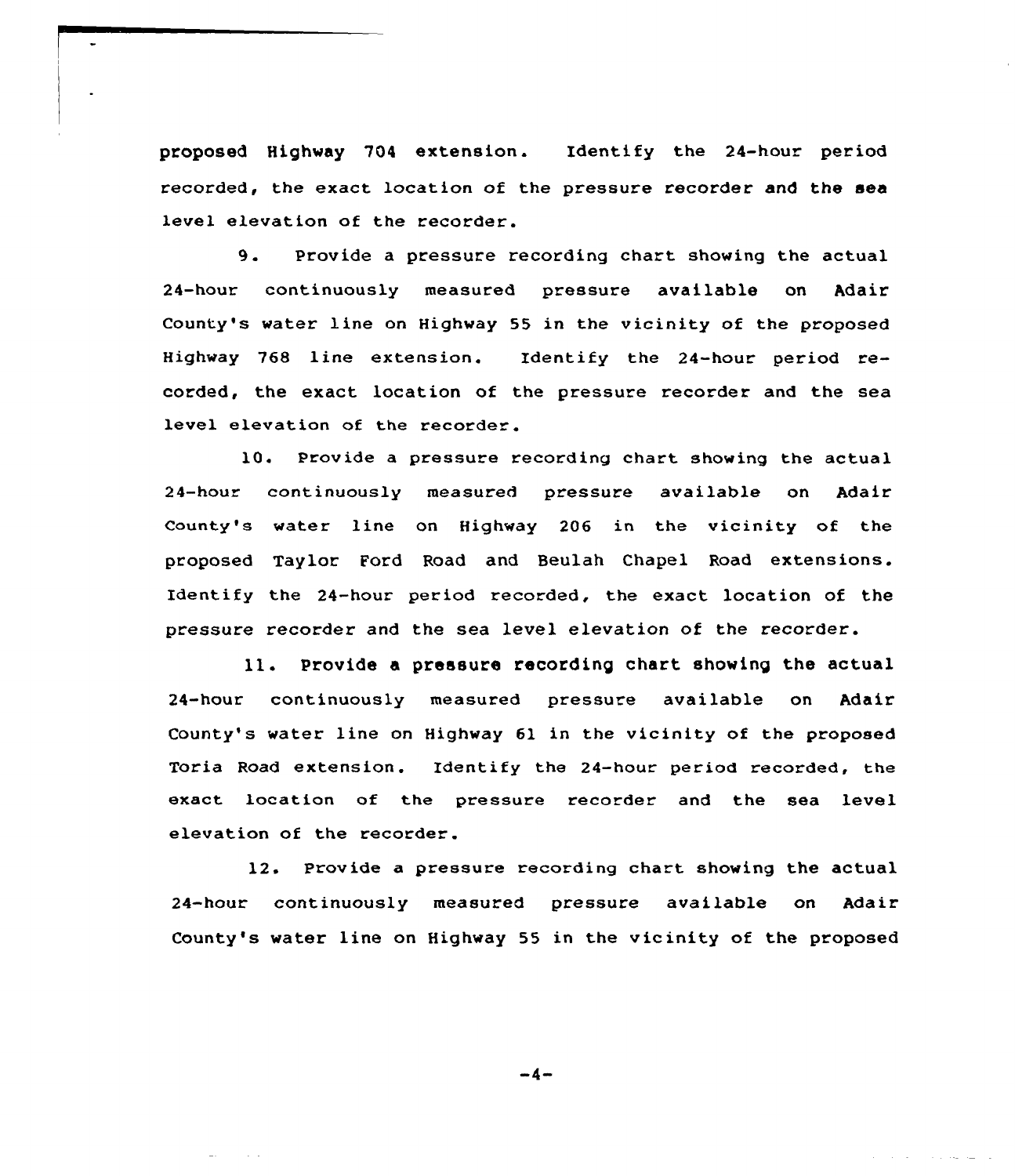Highway 92 extension. Identify the 24-hour period recorded, the exact location of the pressure recorder and the sea level elevation of the recorder.

13. Provide <sup>a</sup> pressure recording chart showing the actual 24-hour continuously measured pressure available on Adair County's water line on Highway 61 in the vicinity of the proposed Highway 768 extension. Identify the 24-hour period recorded, the exact location of the pressure recorder and the sea level elevation of the recorder.

14. Provide a pressure recording chart showing the actual 24-hour continuously measured pressure available on Adair County's water line on Highway 768 in the vicinity of the proposed extension near Milltown. Identify the 24-hour period recorded, the exact location of the pressure recorder and the sea level elevation of the recorder.

15. Provide a pressure recording chart showing the actual 24-hour continuously measured pressure available on Adair County's water line on Highway 61 in the vicinity of Sulphur Springs Road. Identify the 24-hour period recorded, the exact location of the pressure recorder and the sea level elevation of the recorder.

16. Provide a pressure recording chart showing the actual 24-hour continuously measured pressure available on the City of Columbia's water line near the proposed connection point for the Highway 767 extension. Identify the 24-hour period recorded, the exact location of the pressure recorder and the sea level elevation of the recorder.

$$
-5-
$$

 $\begin{aligned} \mathcal{L}_{\text{max}}(\mathcal{L}_{\text{max}}, \mathcal{L}_{\text{max}}) = \mathcal{L}_{\text{max}}(\mathcal{L}_{\text{max}}), \end{aligned}$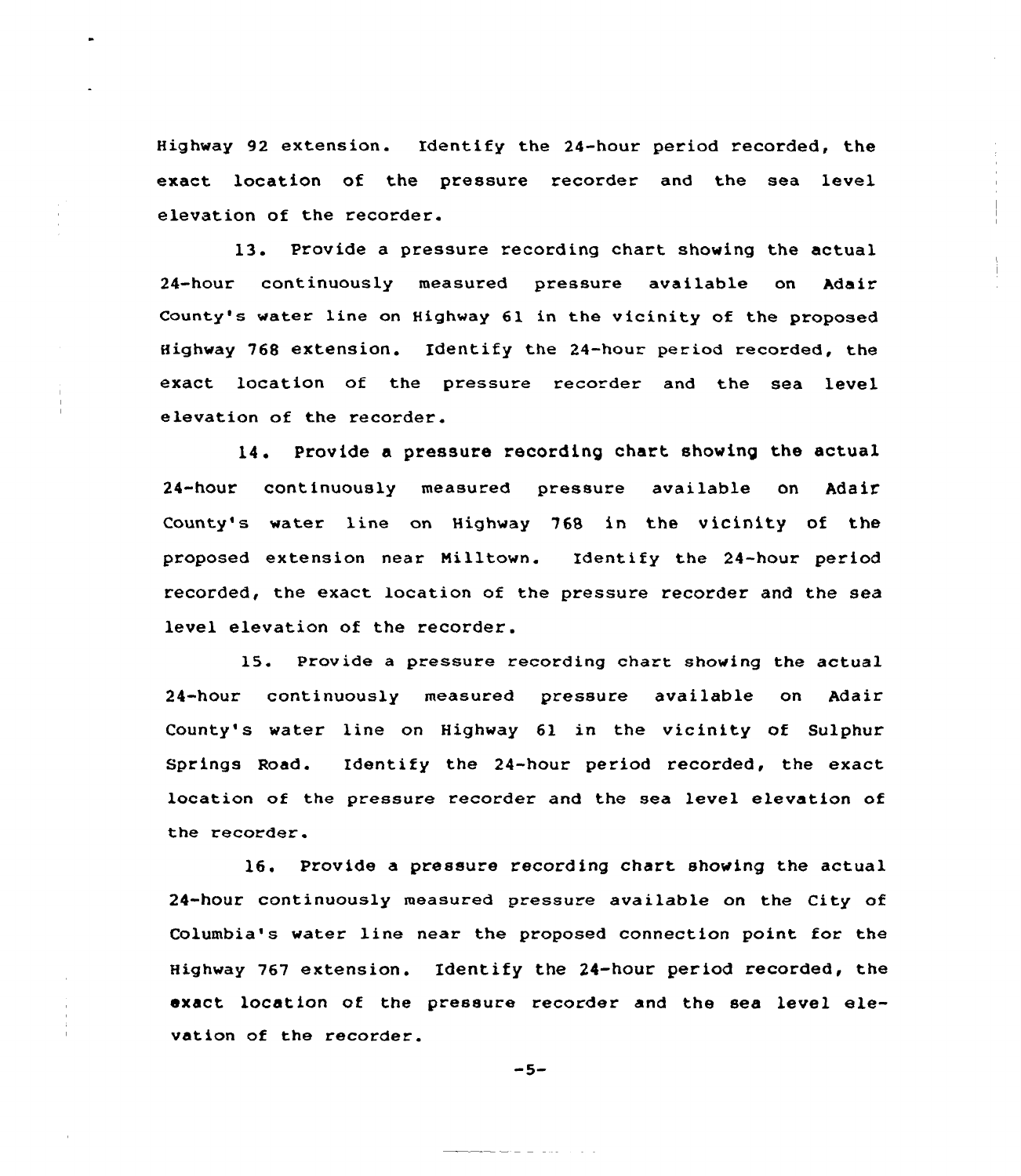17. Provide a pressure recording chart showing the actual 24-hour continuously measured pressure available on Adair County's water line Highway 551 in the vicinity of the proposed extension near Hutchison Road. Identify the 24-hour period recorded, the exact location of the pressure recorder and the sea level elevation of the recorder.

<sup>18</sup> . Provide <sup>a</sup> pressure recording chart showing the actual 24-hour continuously measured pressure available on Adair County's water line on Old Highway 55 in the vicinity of the proposed Grant Road extension. Identify the 24-hour period recorded, the exact location of the pressure recorder and the sea level elevation of the recorder.

19. Provide a pressure recording chart showing the actual 24-hour continuously measured pressure available on Adair County's water line near the connection point for "Line 20". Identify the 24-hour period recorded, the exact location of the pressure recorder and the sea level elevation of the recorder.

20. Provide a pressure recording chart showing the actual 24-hour continuously measured pressure available on Adair County's water line on Highway 55 in the vicinity of NcIntyre Road. Identify the 24-hour period recorded, the exact location of the pressure recorder and the sea level elevation of the recorder.

2l. Provide <sup>a</sup> pressure recording chart showing the actual 24-hour continuously measured pressure available on the suction and discharge sides of Adair County's pump station on Highway 61

 $-6-$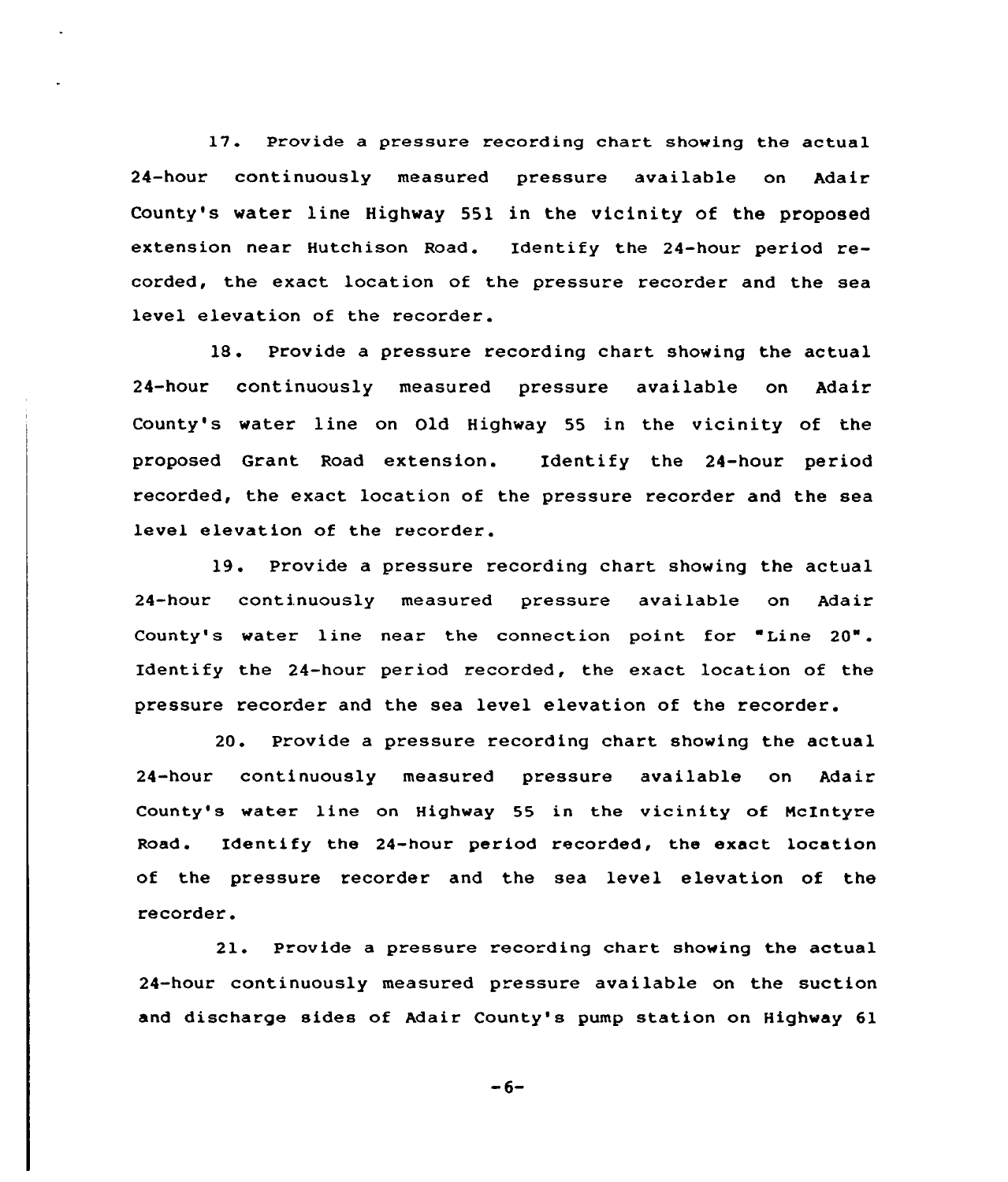near Paxton Road. Identify the 24-hour period recorded, the exact location of the pressure recorder and the sea level elevation of the recorder.

22. Provide pressure recording charts showing the actual 24-hour continuously measured pressure available on the suction and discharge sides of Adair County's pump station on Highway 55. Identify the 24-hour period recorded, the exact location of the pressure recorder and the sea level elevation of the recorder.

23. Provide a pressure recording chart showing the actual 24-hour continuously measured pressure available on the suction and discharge sides of Adair County's existing pump station on Highway 61. Identify the 24-hour period recorded, the exact location of the pressure recorder and the sea level elevation of the recorder.

24. Provide a pressure recording chart showing the actual 24-hour continuously measured pressure available on the suction and discharge sides of Adair County's existing pump station on Highway 80. Identify the 24-hour period recorded, the exact location of the pressure recorder and the sea level elevation of the recorder.

25 <sup>~</sup> Provide a pressure recording chart showing the actual 24-hour continuously measured pressure available on the suction and discharge sides of Adair County's existing pump station on Highway 206. Identify the 24-hour period recorded, the exact location of the pressure recorder and the sea level elevation of the recorder.

 $-7-$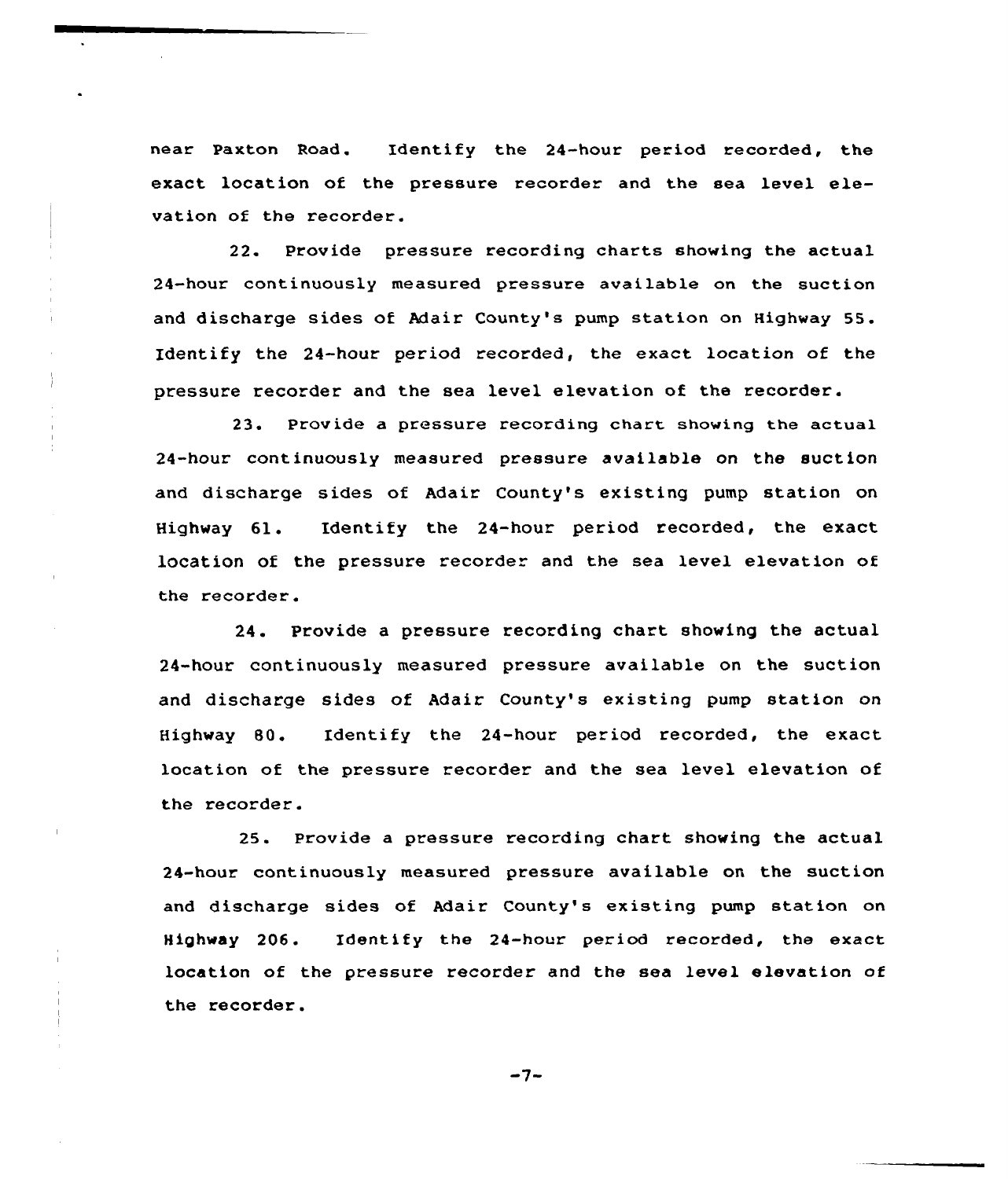26. Provide a pressure recording chart showing the actual 24-hour continuously measured pressure available on the suction and discharge sides of Adair County's existing pump station on Highway 61 near Paxton Road. Identify the 24-hour period recorded, the exact location of the pressure recorder and the sea level elevation of the recorder.

27. Provide a pressure recording chart showing the actual 24-hour continuously measured pressure available at Adair County's water storage tank on Highway 80. Identify the 24-hour period recorded, the exact location of the pressure recorder and the sea level elevation of the recorder.

28. Provide a pressure recording chart showing the actual 24-hour continuously measured pressure available at Adair County's water storage tank on Highway S5. Identify the 24-hour period recorded, the exact location of the pressure recorder and the sea level elevation of the recorder.

29. Provide a pressure recording chart showing the actual 24-hour continuously measured pressure available at Adair County's water storage tank on Gradyville-Butler Road. Identify the 24-hour period recorded, the exact location of the pressure recorder and the sea level elevation of the recorder.

30. Provide a pressure recording chart showing the actual 24-hour continuously measured pressure available at Adair County's water storage tank on Highway 61. Identify the 24-hour

 $-8-$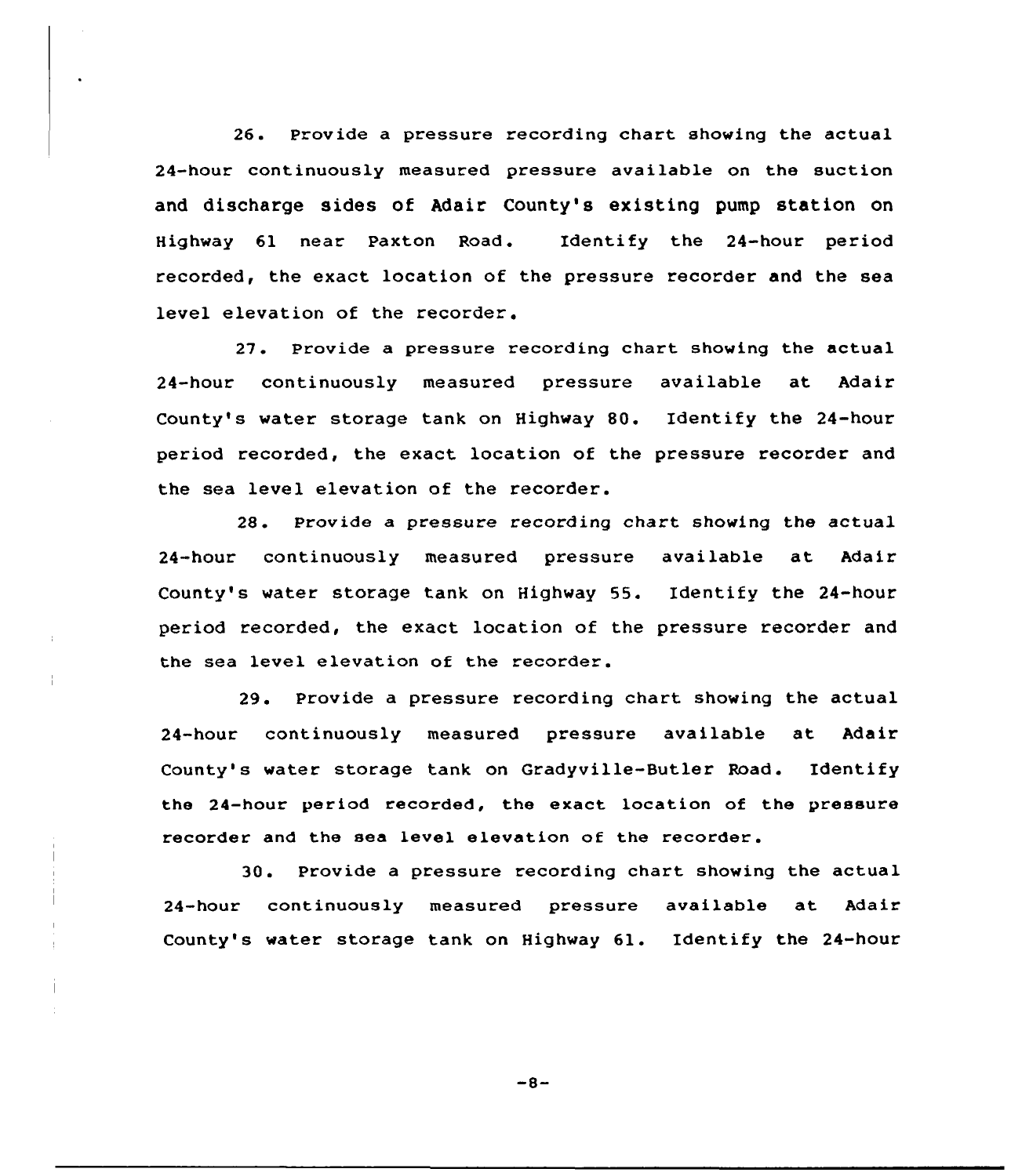period recorded, the exact location of the pressure recorder and the sea level elevation of the recorder.

31. Provide narrative description of the proposed daily operational sequences of the vater system. Documentation should include the methods and mechanisms proposed to provide positive control of the proposed tank's water level. Narrative description should also include how the proposed tank will "work" (expected inflow and outflow of water and approximate times of day) and how all pumps vill function. Any assumptions are to be fully supported by appropriate measurements and hydraulic calculations.

32. Provide <sup>a</sup> list of each of Adair County's water storage tanks. Give the location, capacity, and overflow elevation of each tank. Explain hov vater is supplied to each tank.

33. Provide <sup>a</sup> list of each of Adair County's existing pump stations. Give the location, number of pumps and their rated capacities, and the purpose of each pump station. Explain hov the operation of each pump station is controlled. Provide a copy of the pump manufacturer's characteristic {head/capacity) curve for each of Adair County's existing pumps. Identify each curve as to the particular pump and pump station to which it applies.

34. Provide a copy of each of the county court orders establishing the Adair County Water District and defining its boundaries.

 $-9-$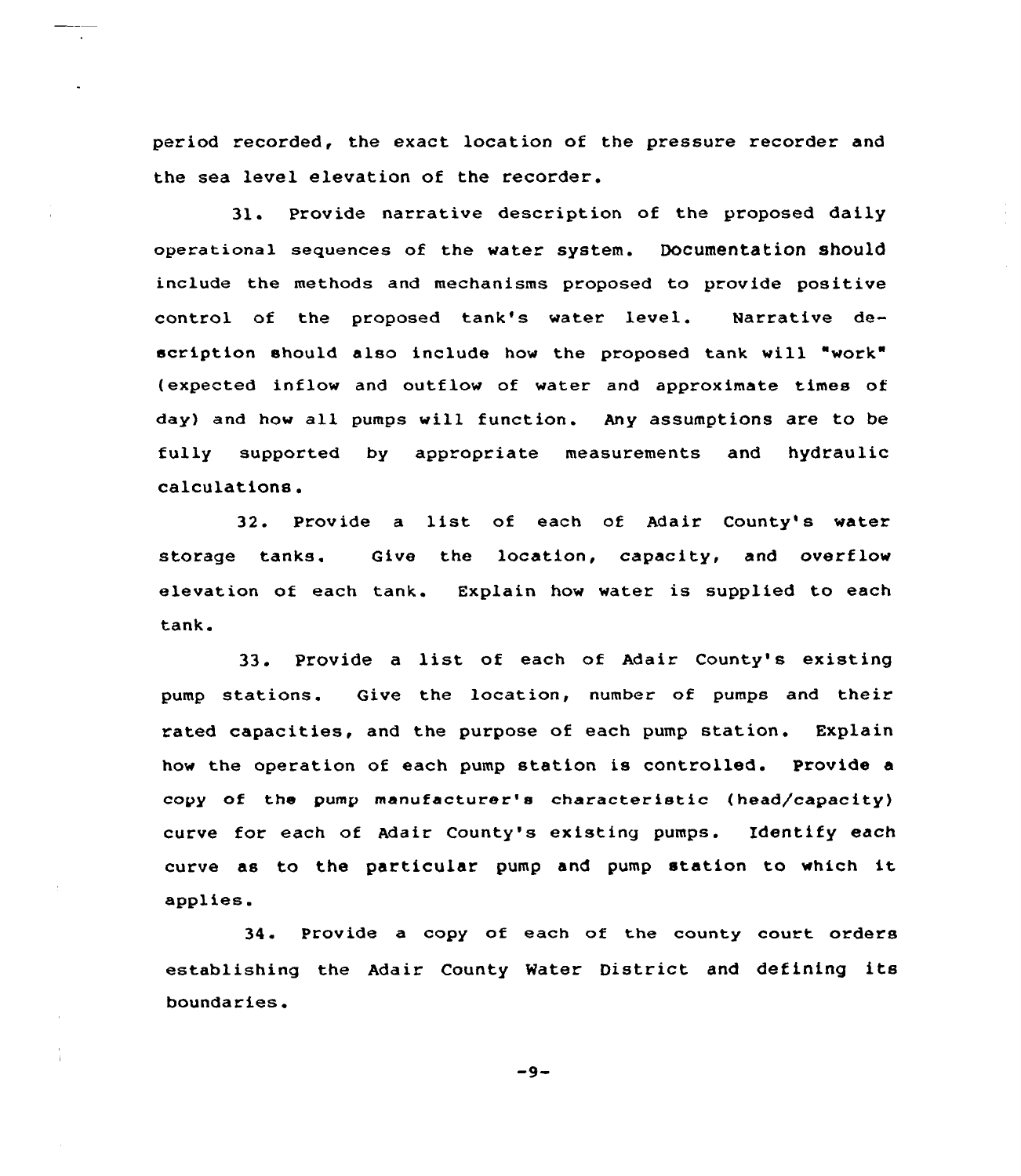35. Provide a highway map at a scale of at least one inch equals two miles marked to show Adair County's water distribution system. The map of the system shall show pipeline sizes, locations, and connections as well as pumps, water storage tanks and sea level elevations of key points. The map shall also be marked to show the location of the water district boundaries and labeled to indicate the appropriate court order from which each boundary was determined .

36. 807 KAR 5:001 Section 6 provides that a financial exhibit is to be supplied by the applicant for a 12-month period, not ending more than 90 days prior to the application date. To date, this financial exhibit has not been filed. If upon the filing of its 1985 annual report, applicant wishes to incorporate the annual report into this case to meet this requirement, this will be acceptable.

37. Applicant has provided a pro forma income statement for the 12-month period ending August 31, 1985, for its test year. Provide this information in the format used in the annual reports by the Commission if possible.

38. Provide an amortization schedule for the proposed bond issue. The accrued interest was marked out in Exhibit <sup>5</sup> of the application.

39. Provide a specific and complete description of the pro forma adjustments made in the pro forma income statement including all assumptions and calculations, i .e . water purchases, new employee, director's fee, etc.

-10-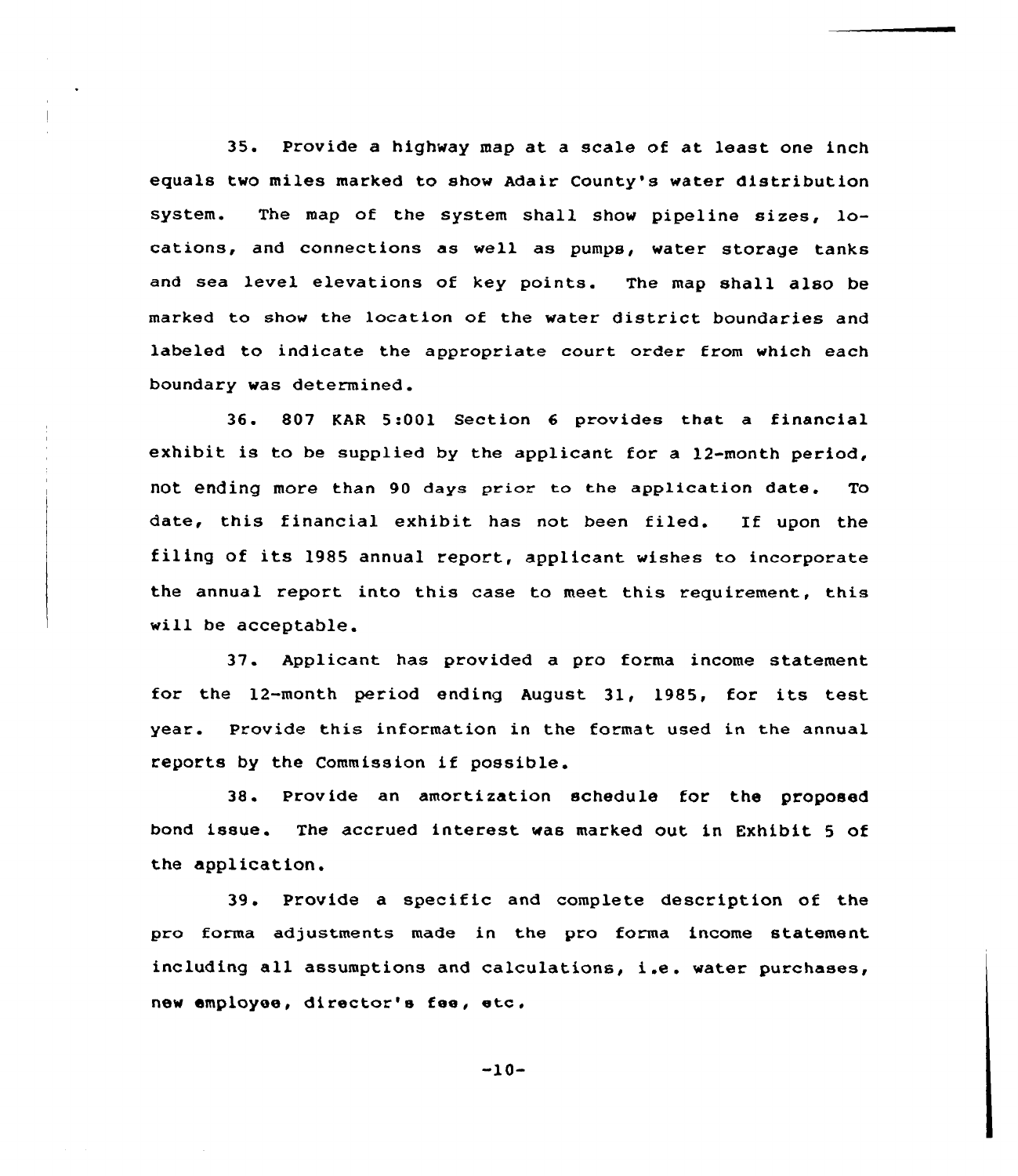40. On the August 31, 1985, income statement, \$23,496 was included for install meter expense. Provide an explanation as to the nature of this item.

41. Provide a breakdown and explanation of the nature of the expense included in professional expenses for the period ending August 31, 1985.

42. Provide a depreciation schedule for existing plant and proposed plant.

43. provide purchase contracts from all water suppliers.

44. provide monthly water purchases and sales for the 12-month period ending August 31, 1985, by supplier.

45. Provide expected volume purchases for proposed new customers, by supplier.

46. Provide a breakdown by type of revenue of amounts included in miscellaneous service revenues and other operating revenues for the 12-month period ending August 31, 1985.

47. Provide a schedule of water usage for 1985 and the calculations for line loss.

48. Does the test period depreciation expense include amounts for contributed property? If so, how much2

49. Provide calculations for determining revenue requirement.

50. In Exhibit 17, Billing Analysis and Proposed Rate Schedule, there is an amount titled Surcharges and other charges. (a) %hat actual charges does this amount represent2 (b) Explain

 $-11-$